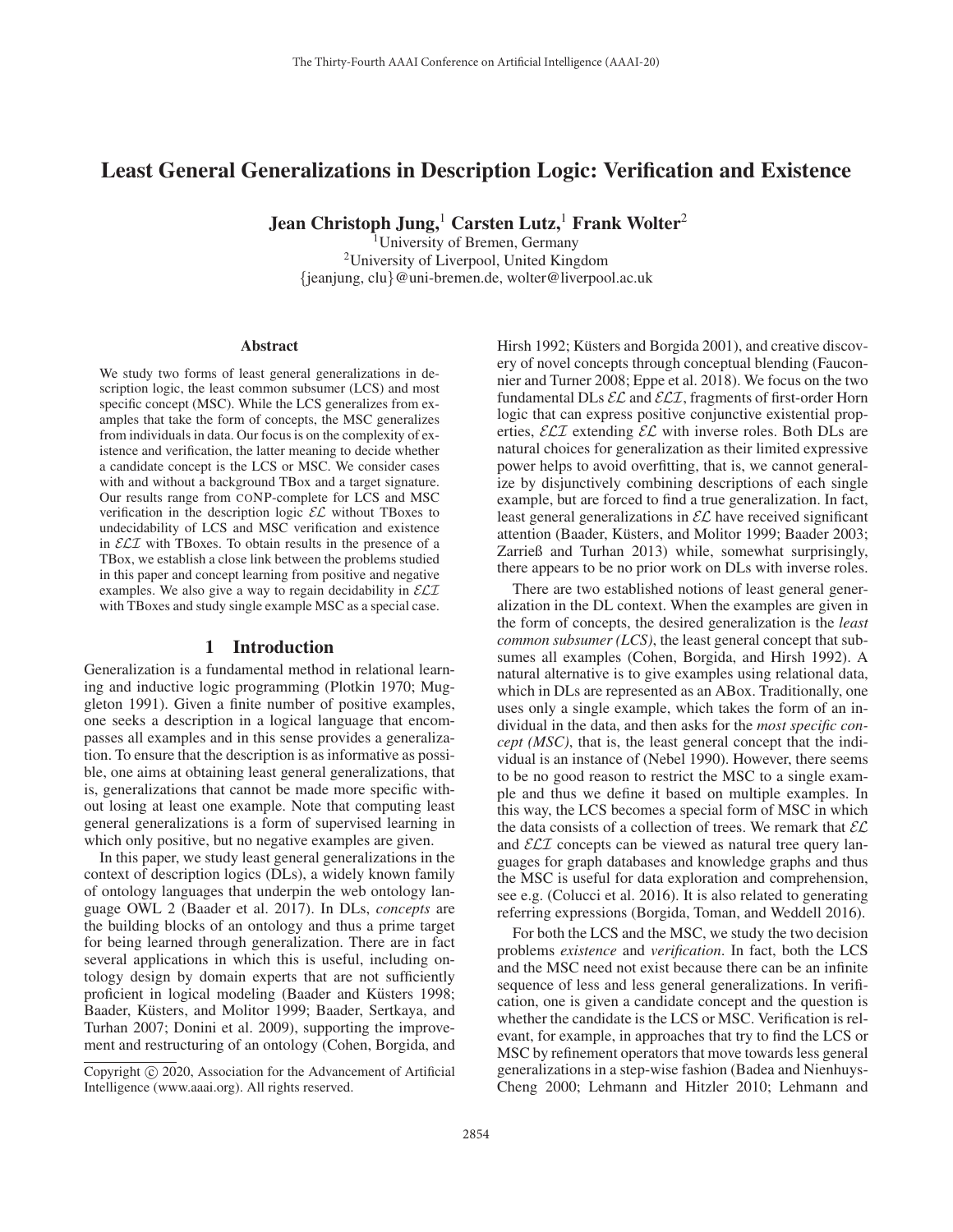Haase 2009) and check after each step whether the least general generalization has already been reached. We consider the case with and without a background TBox and with and without a target signature that the generalization should be formulated in. If the generalization does not exist, one can resort to approximations (Küsters and Molitor 2001; Baader, Sertkaya, and Turhan 2007).

We now summarize our main complexity and undecidability results. They are based on characterizations in terms of simulations between products of universal models, mildly varying characterizations given in (Zarrieß and Turhan 2013; Funk et al. 2019). We start with the case without TBoxes, for which we find LCS and MSC verification in  $\mathcal{EL}$  to be CONP-complete. It is well-known that the LCS in  $\mathcal{EL}$  always exists (Baader, Küsters, and Molitor 1999), and we complement this by proving that MSC existence in  $\mathcal{EL}$  is PSPACEcomplete. We then add inverse roles which introduce significant technical challenges. In particular, the structure of the relevant products from the mentioned characterizations is much more complex. As a consequence, the LCS in  $\mathcal{ELI}$ is not guaranteed to exist. We prove that LCS and MSC existence and verification are PSPACE-hard and in EXPTIME. The lower bounds require a remarkably intricate construction and show as a by-product that the *product simulation problem* on trees (defined in the paper) is PSPACE-hard.

We then switch to the case with TBoxes, starting with observing a connection to concept learning (Badea and Nienhuys-Cheng 2000; Lehmann and Hitzler 2010; Lehmann and Haase 2009; Lisi 2012; Bühmann et al. 2018; Sarker and Hitzler 2019) and in particular to the concept separability problem (Funk et al. 2019) which asks whether there is a concept that separates given positive examples from given negative examples. It turns out that its complement reduces in polynomial time to MSC existence. Using results from (Funk et al. 2019), this can be used to show that MSC existence is undecidable in  $\mathcal{ELI}$  and EXPTIMEcomplete in  $\mathcal{EL}$ . The same is true for verification as the two problems are mutually reducible in polynomial time when a TBox can be used. We consider it remarkable that inverse roles have such a dramatic computational effect. We also identify a way around undecidability, namely to consider for the generalization only *symmetry free* ELI concepts, that is,  $\mathcal{ELI}$  concepts that do not admit a subconcept of the form  $\exists r. (C \sqcap \exists r^- . D)$ . In this case, the complexity drops to EXPTIME again. Up to this point, all mentioned complexity lower bounds and undecidability results hold without a signature restriction on the target concept while all upper bounds apply also with such a restriction. We finally consider the MSC of single examples and show that existence and verification are in PTIME in  $\mathcal{EL}$  while they are complete for EXPTIME and  $2$ EXPTIME in  $\mathcal{ELI}$ , depending on whether or not we assume the signature to be full. Thus once more, adding inverse roles has a drastic effect.

Note that in the literature, the LCS is sometimes restricted to only constantly many examples. In all of the above results, we do not assume a constant bound on the number of examples. We also make observations regarding that case, though. Without a TBox, the complexity typically drops to PTIME and the same is true for  $\mathcal{EL}$  with TBoxes (Zarrieß and Turhan 2013). When both inverse roles and TBoxes are present, however, the complexity tends to not decrease. We remark that in the decidable cases, our constructions yield upper bounds on the role depth of the LCS and MSC, if they exists, which together with the characterizations can be used to actually construct them.

A full version that contains all proof details is available at http://www.informatik.uni-bremen.de/tdki/research/.

#### 2 Preliminaries

We introduce the basics of DLs as required for this paper, for full details see (Baader et al. 2017). Let  $N_c$  be a set of *concept names* and  $N_R$  a set of *role names*, both countably infinite. A *role* is either a role name or an *inverse role* r−, r a role name. For uniformity, we identify  $(r<sup>-</sup>)<sup>-</sup>$  with r. An ELI *concept* is formed according to the syntax rule

$$
C, D ::= \top | A | C \sqcap D | \exists r.C
$$

where  $A$  ranges over concept names and  $r$  over roles. An  $\mathcal{EL}$ concept is an  $\mathcal{ELI}$  concept that does not use inverse roles. The *depth* of a concept refers to the nesting depth of the operator ∃r.C.

For any DL  $\mathcal{L}$ , an  $\mathcal{L}$  *TBox* is a finite set of *concept inclusions* (CIs)  $C \sqsubseteq D$ , where C and D are L concepts. Let N<sub>1</sub> be a countably infinite set of *individual names*. An *ABox* A is a finite set of *concept assertions* A(a) and *role assertions*  $r(a, b)$  where  $A \in N_c$ ,  $r \in N_R$ , and  $a, b \in N_I$ . We often use  $r(a, b)$  to denote  $r^-(b, a)$  if r is an inverse role. We use  $ind(A)$  to denote the set of all individual names that occur in A. An  $\mathcal L$  *knowledge base* (KB)  $(\mathcal T, \mathcal A)$  consists of an  $\mathcal L$ TBox  $T$  and an ABox  $A$ .

The semantics of DLs is defined in terms of *interpretations*  $\mathcal{I} = (\Delta^{\mathcal{I}}, \cdot^{\mathcal{I}})$ , where  $\Delta^{\mathcal{I}}$  is a non-empty set and  $\cdot^{\mathcal{I}}$ maps each concept name  $A \in N_C$  to a subset  $A<sup>\mathcal{I}</sup>$ </sup> of  $\Delta^{\mathcal{I}}$ and each role name  $r \in N_R$  to a binary relation  $r^{\mathcal{I}}$  on  $\Delta^{\mathcal{I}}$ . We refer to (Baader et al. 2017) for details on how to extend  $\cdot^{\mathcal{I}}$  to compound concepts. An interpretation  $\mathcal{I}$  *satisfies* a CI  $C \subseteq D$  if  $C^{\mathcal{I}} \subseteq D^{\mathcal{I}}$ , a concept assertion  $A(a)$  if  $a \in A^{\mathcal{I}}$ , and a role assertion  $r(a, b)$  if  $(a, b) \in r^{\mathcal{I}}$ . *T* is a *model* of a TBox, an ABox, or a knowledge base if it satisfies all inclusions and assertions in it. The CI  $C \sqsubseteq D$  is a *consequence of the TBox T*, in symbols  $\mathcal{T} \models C \sqsubseteq D$ , if  $C^{\mathcal{I}} \subseteq D^{\mathcal{I}}$  for all models *I* of *T*. For a KB  $K = (T, A)$ , a concept *C*, and an individual  $a \in \text{ind}(\mathcal{A})$ , we write  $\mathcal{K} \models C(a)$  if  $a \in C^{\mathcal{I}}$  for all models  $\mathcal I$  of  $\mathcal K$ . For a DL  $\mathcal L$ ,  $\mathcal L$  *instance checking* is the problem to decide, given an  $\mathcal L$  KB  $\mathcal K = (\mathcal T, \mathcal A)$ , an  $a \in \text{ind}(\mathcal A)$ , and an  $\mathcal L$  concept C, whether  $\mathcal K \models C(a)$ .

A *signature*  $\Sigma$  is a set of concept and role names. An  $\mathcal L$ concept is an  $\mathcal{L}(\Sigma)$  concept if it uses only concept and role names from  $\Sigma$ , and likewise for other syntactic objects such as TBoxes and ABoxes. The *signature*  $\text{sig}(O)$  of a syntactic object O is the set of concept and role names that occur in O. The *Σ-reduct*  $\mathcal{I}_{\vert \Sigma}$  of an interpretation  $\mathcal I$  is obtained from  $\mathcal I$ by setting  $A^{\mathcal{I}} = \emptyset$  and  $r^{\mathcal{I}} = \emptyset$  for all concept names A and role names  $r$  not in  $\Sigma$ .

Each interpretation  $\mathcal I$  gives rise to a directed graph  $G_{\mathcal I}$  =  $(\Delta^{\mathcal{I}}, \{(d, e) | (d, e) \in r^{\mathcal{I}}\})$  and a corresponding undirected graph  $G_{\mathcal{I}}^u$ . We thus apply graph theoretic terminology directly to interpretations, speaking for example about their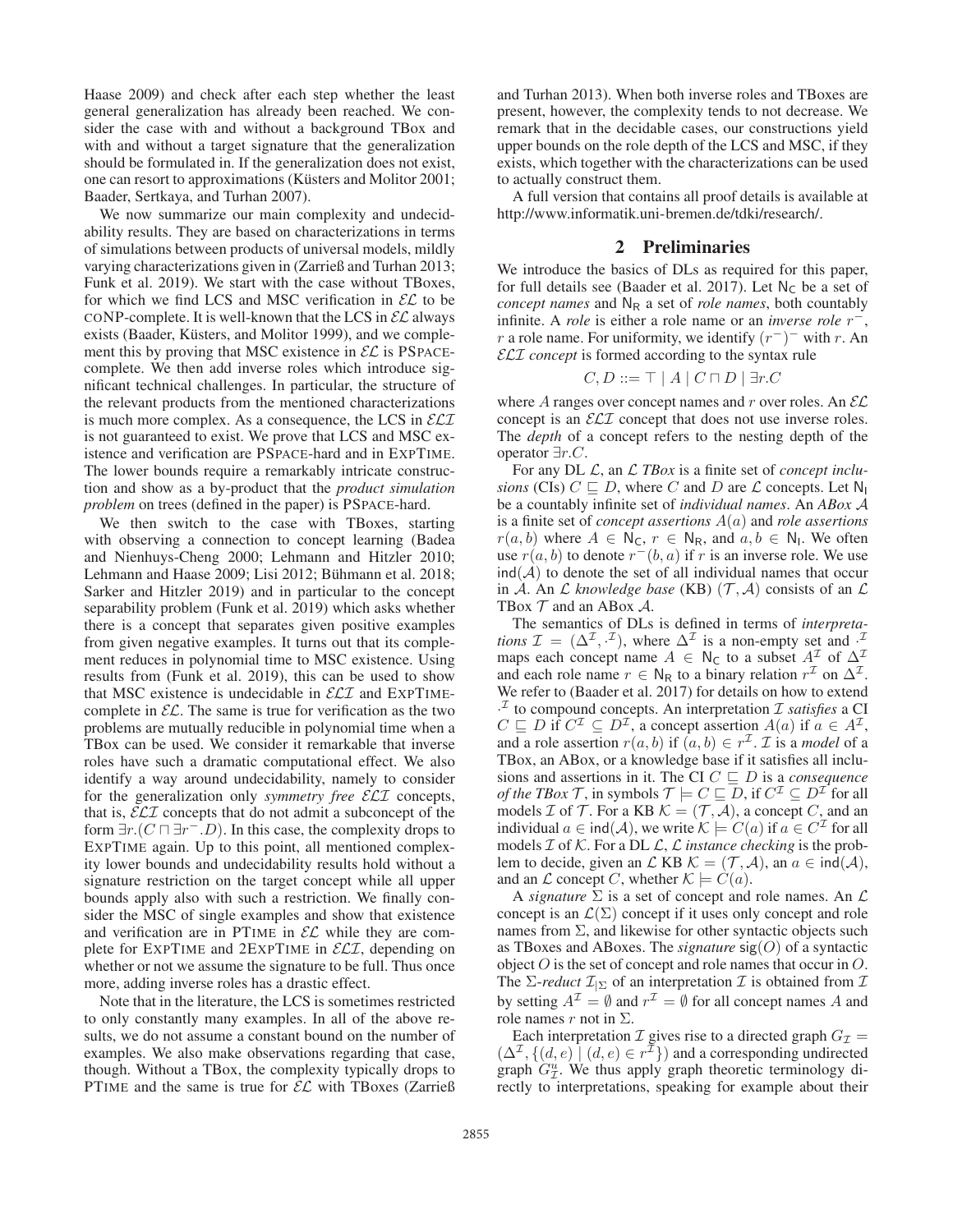outdegree. An interpretation is *tree-shaped* (resp. *ditreeshaped*) if  $G_{\mathcal{I}}^u$  (resp.  $G_{\mathcal{I}}$ ) is a tree without multiedges, that is,  $(d, e) \in r^{\mathcal{I}} \cap s^{\mathcal{I}}$  implies  $r = s$  for all roles r, s. Each  $\mathcal{ELI}$  (resp.  $\mathcal{EL}$ ) concept C can be viewed as a tree-shaped (resp. ditree-shaped) interpretation and vice versa. All this also applies to ABoxes, which are only a different way to present finite interpretations. We use  $\mathcal{A}_{C}$  to denote the  $\mathcal{ELI}$ concept C viewed as a tree-shaped ABox and use  $\rho_C$  to denote the root of  $\mathcal{A}_C$ . For example,  $C = A \sqcap \exists r.B \sqcap \exists r^- \sqcap \exists r$ gives  $\mathcal{A}_C = \{A(\rho_C), r(\rho_C, b_1), B(b_1), r(b_2, \rho_C)\}.$ 

Lemma 1 *For all* ELI *TBoxes* T *and* ELI *concepts* C, D*,*  $\mathcal{T} \models C \sqsubseteq D$  *iff*  $(\mathcal{T}, \mathcal{A}_C) \models D(\rho_C)$ .

We introduce simulations, universal models, and direct products. Let  $\mathcal{I}_1$  and  $\mathcal{I}_2$  be interpretations. A relation  $S \subseteq$  $\Delta^{1} \times \Delta^{1}$  is an  $\mathcal{EL}(\Sigma)$  *simulation* from  $\mathcal{I}_1$  to  $\mathcal{I}_2$  if for all  $d, d' \in \Delta^{1}$  and  $e \in \Delta^{1}$ .

1.  $d \in A^{\mathcal{I}_1}$  and  $(d, e) \in S$  imply  $e \in A^{\mathcal{I}_2}$ , for all  $A \in \Sigma$ ;

2.  $(d, d') \in r^{\mathcal{I}_1}$  and  $(d, e) \in S$  imply  $(d', e') \in S$  and  $(e, e') \in r^{\mathcal{I}_2}$  for some  $e' \in \Delta^{\mathcal{I}_2}$ , for all role names  $r \in \Sigma$ .

S is an  $\mathcal{ELI}(\Sigma)$  *simulation* if Condition 2 also holds for inverse roles  $r^{-}$  with  $r \in \Sigma$ . Let  $\mathcal{L} \in \{\mathcal{EL}, \mathcal{ELI}\}\$ and  $(d, e) \in \Delta^{\mathcal{I}_1} \times \Delta^{\mathcal{I}_2}$ . We write  $(\mathcal{I}_1, d) \preceq_{\mathcal{L}, \Sigma} (\mathcal{I}_2, e)$  if there exists an  $\mathcal{L}(\Sigma)$  simulation from  $\mathcal{I}_1$  to  $\mathcal{I}_2$  that contains  $(d, e)$ . We omit  $\Sigma$  if it is the *full signature*  $N_C \cup N_R$ , writing  $\preceq_{\mathcal{L}}$ and speaking of  $\mathcal L$  simulations. It can be checked in polynomial time whether  $(\mathcal{I}_1, d) \preceq_{\mathcal{L}, \Sigma} (\mathcal{I}_2, e)$ . The following lemma shows that  $\mathcal{L}(\Sigma)$  simulations characterize preservation of  $\mathcal{L}(\Sigma)$  concepts.

**Lemma 2** *Let*  $\mathcal{L} \in \{ \mathcal{EL}, \mathcal{ELI} \}$ *, let*  $\mathcal{I}_1, \mathcal{I}_2$  *be interpretations with finite outdegree, and let* Σ *be a signature. The following are equivalent:*

*1.*  $(\mathcal{I}_1, d) \preceq_{\mathcal{L}, \Sigma} (\mathcal{I}_2, e)$ ;

*2. for all*  $\mathcal{L}(\Sigma)$  *concepts*  $C$ *: if*  $d \in C^{\mathcal{I}_1}$ *, then*  $e \in C^{\mathcal{I}_2}$ *.* 

Let  $\mathcal{K} = (\mathcal{T}, \mathcal{A})$  be a KB and sub $(\mathcal{T})$  be the set of all subconcepts of concepts that occur in  $T$ . A *type for*  $T$  is a subset  $t \subseteq \text{sub}(\mathcal{T})$  such that  $\mathcal{T} \models \Box t \sqsubseteq D$  implies  $D \in t$ for all  $D \in \text{sub}(\mathcal{T})$ . Denote by T the set of all types for T. When  $a \in \text{ind}(\mathcal{A})$ ,  $t, t' \in T$ , and r is a role, we write

- $a \rightsquigarrow^{\mathcal{K}}_{r} t$  if  $\mathcal{K} \models \exists r \cdot \prod t(a)$  and t is maximal with this condition, and
- $t \leadsto_{r}^{\mathcal{T}} t'$  if  $\mathcal{T} \models \Box t \sqsubseteq \exists r. \Box t'$  and  $t'$  is maximal with this condition.

A *path* p for K is a sequence  $ar_0t_1 \cdots r_{n-1}t_n$  such that  $a \in$  $\text{ind}(\mathcal{A})$ ,  $r_0, \ldots, r_{n-1}$  are roles,  $t_1, \ldots, t_n \in T$ ,  $a \leadsto_{r_0}^{\mathcal{K}} t_1$ , and  $t_i \leadsto_{r_i}^{\mathcal{T}} t_{i+1}$  for all  $i < n$ . Let tail(p) denote the last element of the path p. Define the *universal model*  $U_K$  of  $K$ by taking as  $\Delta^{U_{\mathcal{K}}}$  the set of all paths for K and setting for all concept names  $A$  and role names  $r$ :

$$
A^{U_K} = \{ a \in \text{ind}(\mathcal{A}) \mid \mathcal{T}, \mathcal{A} \models A(a) \} \cup
$$
  
\n
$$
\{ p \in \Delta^{U_K} \setminus \text{ind}(\mathcal{A}) \mid A \in \text{tail}(p) \}
$$
  
\n
$$
r^{U_K} = \{ (a, b) \in \text{ind}(\mathcal{A})^2 \mid r(a, b) \in \mathcal{A} \} \cup
$$
  
\n
$$
\{ (p, prt) \mid prt \in \Delta^{U_K} \} \cup \{ (pr^-t, p) \mid pr^-t \in \Delta^{U_K} \}
$$

The *universal model*  $U_{T,C}$  of an *ELI* TBox  $T$  and an *ELI* concept C is defined as  $\mathcal{U}_{\mathcal{K}}$  where  $\mathcal{K} = (\mathcal{T}, \mathcal{A}_{C})$ .

**Lemma 3** For all  $\mathcal{ELI}$  KBs K,  $\mathcal{ELI}$  concepts C, and  $a \in$  $ind(\mathcal{K})$ ,  $\mathcal{K} \models C(a)$  *iff*  $a \in C^{U_{\mathcal{K}}}$ .

The *direct product*  $\prod_{i=1}^{n} \mathcal{I}_i$  of interpretations  $\mathcal{I}_1, \ldots, \mathcal{I}_n$  is defined by

$$
\Delta \Pi_{i=1}^{n} \mathcal{I}_{i} = \Delta^{\mathcal{I}_{1}} \times \cdots \times \Delta^{\mathcal{I}_{n}} \nA \Pi_{i=1}^{n} \mathcal{I}_{i} = A^{\mathcal{I}_{1}} \times \cdots \times A^{\mathcal{I}_{n}} \nr \Pi_{i=1}^{n} \mathcal{I}_{i} = \{((d_{1}, \ldots, d_{n}), (e_{1}, \ldots, e_{n})) | \forall i : (d_{i}, e_{i}) \in r^{\mathcal{I}_{i}}\}
$$

If  $(d_1, \ldots, d_n) \in \Delta^{\prod_{i=1}^n \mathcal{I}_i}$ , then we write  $\prod_{i=1}^n (\mathcal{I}_i, d_i)$  for the pair  $(\prod_{i=1}^n \mathcal{I}_i, (d_1, \ldots, d_n)).$ 

**Lemma 4** For all  $\mathcal{I}_1, \ldots, \mathcal{I}_n, (d_1, \ldots, d_n) \in \Delta^{\prod_{i=1}^n \mathcal{I}_i}$ , and  $\mathcal{ELI}$  concepts  $C$ ,  $(d_1, \ldots, d_n) \in C^{\prod_{i=1}^n \mathcal{I}_i}$  iff  $d_i \in C^{\mathcal{I}_i}$ *for*  $1 \leq i \leq n$ .

# 3 LCS and MSC: Basics

We introduce least common subsumers and most specific concepts, discuss their relationship, and give modeltheoretic characterizations for verification and existence. The latter are mild extensions of characterizations established in (Zarrieß and Turhan 2013).

**Definition 1** Let  $T$  be a TBox,  $C_1, \ldots, C_n$  concepts called examples,  $\mathcal{L} \in \{ \mathcal{EL}, \mathcal{ELI} \}$ , and  $\Sigma$  *a* signature. An  $\mathcal{L}(\Sigma)$ *concept* D *is a* least common  $\mathcal{L}(\Sigma)$  subsumer ( $\mathcal{L}(\Sigma)$ -LCS) of  $C_1, \ldots, C_n$  w.r.t.  $\mathcal T$  *if* 

- *1.*  $\mathcal{T} \models C_i \sqsubseteq D$  *for all*  $i = 1, \ldots, n$ *;*
- 2. if  $\mathcal{T} \models C_i \sqsubseteq D'$  for all  $i = 1, ..., n$ ,  $D'$  an  $\mathcal{L}(\Sigma)$  con*cept,* then  $\overline{\mathcal{T}} \models D \sqsubseteq D'$ .

If an  $\mathcal{L}(\Sigma)$ -LCS w.r.t. a TBox  $\mathcal{T}$  exists, then it is unique up to equivalence w.r.t.  $\mathcal{T}$ . We thus speak about *the*  $\mathcal{L}(\Sigma)$ -LCS. We omit  $\Sigma$  if it contains sig( $\mathcal{T} \cup \{C_1,\ldots,C_n\}$ ), speaking of the  $\mathcal{L}\text{-}LCS$  w.r.t.  $\mathcal{T}$ . Clearly, no  $\mathcal{L}\text{-}LCS$  can contain symbols that are not in the TBox or the examples. Thus, all signatures between the finite sig( $\mathcal{T} \cup \{C_1,\ldots,C_n\}$ ) and the full signature behave in the same way. We also omit  $T$  if it is empty, speaking of the  $\mathcal{L}(\Sigma)$ -*LCS*.

**Example 1** (1) Let  $C_1$  =  $\exists$ attend.MLConf and  $C_2$  = ∃attend.KRConf. Then ∃attend. T. is the  $E\mathcal{L}$  (and  $E\mathcal{L}\mathcal{I}$ ) LCS of  $C_1, C_2$ . Let  $\mathcal{T} = \{ \text{MLConf} \sqsubseteq \text{AlConf}, \text{KRConf} \sqsubseteq$ AIConf}. Then ∃attend.AIConf is the  $\mathcal{EL}$  (and  $\mathcal{ELI}$ ) LCS of  $C_1, C_2$  w.r.t.  $\mathcal{T}$ .

(2) The L-LCS,  $\mathcal{L} \in \{ \mathcal{EL}, \mathcal{ELI} \}$ , of a single  $\mathcal{L}$  concept C w.r.t. an  $\mathcal L$  TBox  $\mathcal T$  is just C. For  $\Sigma \subsetneq \text{sig}(C)$ , however, the  $\mathcal{L}(\Sigma)$ -LCS of C w.r.t. T does not always exist. Take, for example,  $\mathcal{T} = \{A \sqsubseteq \exists r.A\}$  and  $\Sigma = \{r\}$ . Then neither the  $\mathcal{ELI}(\Sigma)$ -LCS nor the  $\mathcal{EL}(\Sigma)$ -LCS of A w.r.t. T exists as  $\mathcal{T} \models A \sqsubseteq \exists r^n \top$  for all  $n \geq 0$ , but there is no  $\mathcal{ELI}(\Sigma)$ concept C with  $\mathcal{T} \models A \sqsubseteq C$  and  $\mathcal{T} \models C \sqsubseteq \exists r^n \top$  for all n.

**Definition 2** Let  $\mathcal{K} = (\mathcal{T}, \mathcal{A})$  be a KB,  $a_1, \ldots, a_n \in$  $ind(A)$  *individuals called* examples,  $\mathcal{L} \in \{ \mathcal{EL}, \mathcal{ELI} \}$ *, and*  $\Sigma$  *a signature. An*  $\mathcal{L}(\Sigma)$  *concept C is a* most specific  $\mathcal{L}(\Sigma)$ concept  $(\mathcal{L}(\Sigma)$  MSC) of  $a_1, \ldots, a_n$  w.r.t.  $\mathcal K$  *if* 

- *1.*  $K \models C(a_i)$  *for all*  $i = 1, \ldots, n$ *;*
- *2. if*  $K \models D(a_i)$  *for all*  $i = 1, \ldots, n$ *,*  $D$  *an*  $\mathcal{L}(\Sigma)$  *concept, then*  $\mathcal{T} \models C \sqsubseteq D$ *.*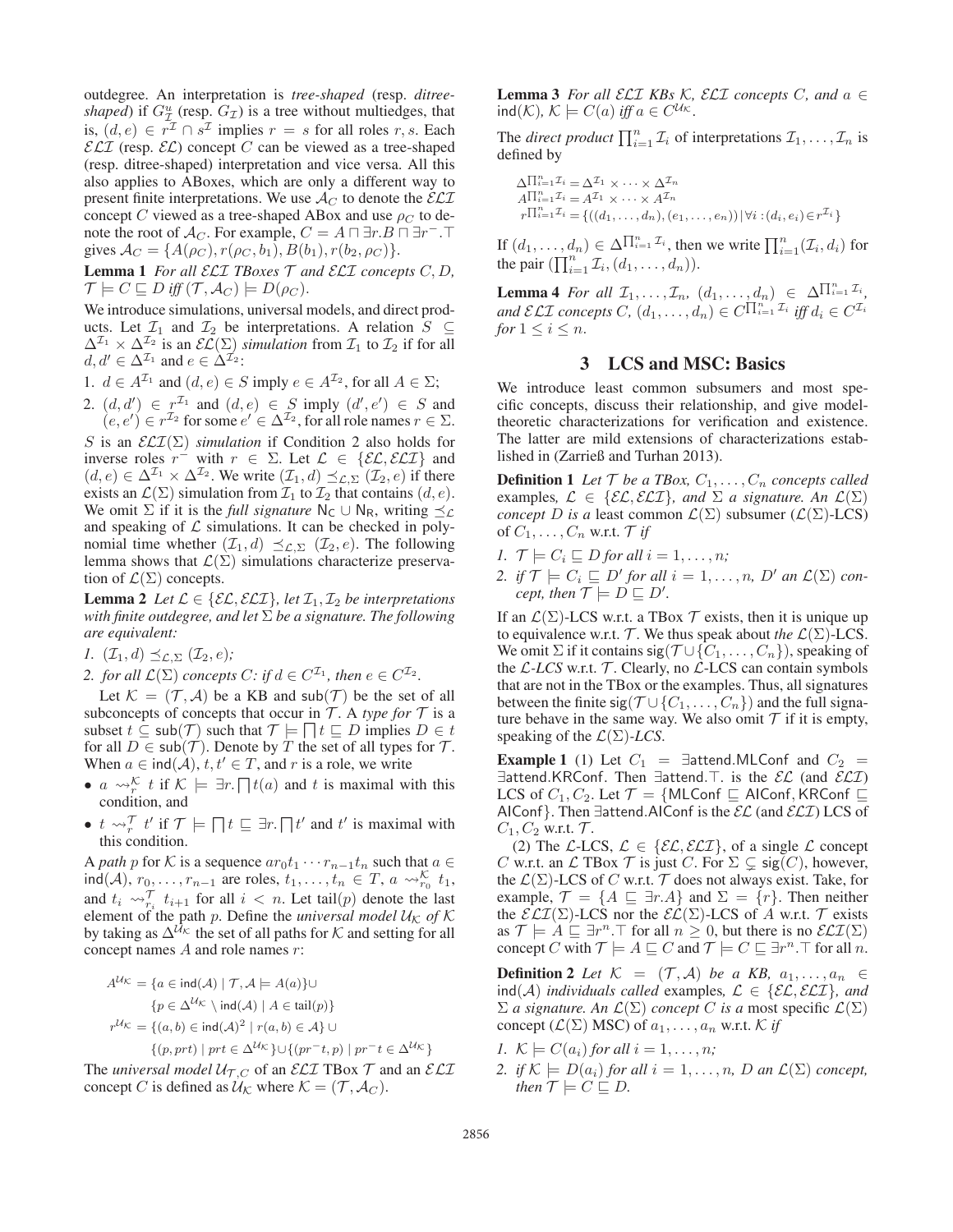Like the LCS, the MSC is unique up to equivalence w.r.t.  $\mathcal T$ (if it exists) and thus we speak of *the* MSC. We drop  $\Sigma$  if  $\Sigma \supseteq$  sig(K). As for the LCS, a symbol that does not occur in the KB cannot occur in the MSC.

Example 2 *(1) In contrast to the* EL*-LCS, the* EL*-MSC of a single example does not always exist, even when the TBox is empty, due to cycles in the ABox. For example, for*  $A =$  ${A(a), r(a, a)}$  *the EL-MSC of a w.r.t.*  $K = (\emptyset, \mathcal{A})$  *does not exist (use that*  $K \models \exists r^n \cdot \top(a)$  *for all*  $n \geq 0$ *). In contrast, the* EL-MSC of a w.r.t.  $K' = (\{A \sqsubseteq \exists r.A\}, \mathcal{A})$  is A.

*(2) A common proposal to generalize from individuals is to compute the MSC of each individual separately and then generalize by applying the LCS, provided that all MSCs exist (Baader, Küsters, and Molitor 1999). It pays off, however, to directly apply the MSC to multiple individuals. Let, for example,*  $K = (\emptyset, \mathcal{A})$ ,  $\mathcal{A} = \{A(a), r(a, a), A(b), s(b, b)\}.$ *Then the* EL*-MSC of* a *alone w.r.t.* K *does not exist, and likewise for b. In constrast, the*  $\mathcal{EL}$ *-MSC of a, b w.r.t.* K *is A.* The next theorem, which is an immediate consequence of Lemma 1, shows that the LCS is a special form of MSC.

**Theorem 1** Let  $\mathcal{L} \in \{ \mathcal{EL}, \mathcal{ELI} \}, \mathcal{T}$  be an  $\mathcal{L}$  **TBox**,  $C_1, \ldots, C_n$  L concepts, and  $\Sigma$  a signature. Then an  $\mathcal{L}(\Sigma)$ *concept* D *is the*  $\mathcal{L}(\Sigma)$ -LCS of  $C_1, \ldots, C_n$  *w.r.t.*  $\mathcal{T}$  *iff* D *is the*  $\mathcal{L}(\Sigma)$ -*MSC of*  $\rho_{C_1}, \ldots, \rho_{C_n}$  *w.r.t. the KB*  $(\mathcal{T}, \mathcal{A})$ *,*  $\mathcal{A} = \mathcal{A}_{C_1} \cup \cdots \cup \mathcal{A}_{C_n}$ .

LCS and MSC give rise to the four decision problems studied in this paper. Let L be a description logic. L*-LCS existence w.r.t. TBoxes* means to decide, given  $\mathcal{L}$  concepts  $C_1, \ldots, C_n$ , an  $\mathcal L$  TBox  $\mathcal T$ , and a finite signature  $\Sigma$ , whether the  $\mathcal{L}(\Sigma)$ -LCS of  $C_1,\ldots,C_n$  w.r.t.  $\mathcal T$  exists. By the remark made after Definition 1, it is without loss of generality to consider only finite signatures. In particular, we can use sig( $\mathcal{T} \cup \{C_1,\ldots,C_n\}$ ) instead of the full signature. L*-MSC existence w.r.t. TBoxes* is defined accordingly, the input consisting of a KB  $(\mathcal{T}, \mathcal{A})$  with  $\mathcal{T}$  an  $\mathcal{L}$  TBox,  $a_1, \ldots, a_n \in \text{ind}(\mathcal{A})$ , and a finite signature  $\Sigma$ . In  $\mathcal{L}\text{-}LCS$ (resp. L*-MSC*) *verification w.r.t. TBoxes*, we are given as an additional input a candidate  $\mathcal{L}(\Sigma)$  concept C and the question is whether C is the  $\mathcal{L}(\Sigma)$ -LCS of  $C_1, \ldots, C_n$  w.r.t.  $\mathcal T$ (resp. the  $\mathcal{L}(\Sigma)$ -MSC of  $a_1, \ldots, a_n$  w.r.t. K).

Theorem 1 provides a reduction from  $\mathcal{L}\text{-LCS}$  existence w.r.t. TBoxes to  $\mathcal{L}\text{-MSC}$  existence w.r.t. TBoxes, and likewise for verification. In this reduction, neither the TBox nor the signature nor the number of examples change. We now present a converse reduction which, however, requires to modify the TBox.

**Theorem 2** *Let*  $\mathcal{L} \in \{ \mathcal{EL}, \mathcal{ELI} \}$ *. Then*  $\mathcal{L}\text{-}MSC$  verification *(resp. existence) w.r.t. TBoxes can be reduced in polynomial time to* L*-LCS verification (resp. existence). This also holds in the full signature case if there are at least two examples.*

**Proof.** Let  $\mathcal{T}$  be an  $\mathcal{L}$  TBox,  $\mathcal{A}$  an ABox,  $a_1, \ldots, a_n \in$  $ind(A)$ . We may assume w.l.o.g. that A is the disjoint union of ABoxes  $A_1, \ldots, A_n$  such that  $a_i \in \text{ind}(\mathcal{A}_i)$  for  $i = 1, \ldots, n$ . Let  $X_a$  be a fresh concept name for every  $a \in \text{ind}(\mathcal{A})$  and let  $\mathcal{T}'$  be the extension of  $\mathcal T$  with

$$
X_a \sqsubseteq A \qquad \text{for all } A(a) \in \mathcal{A},
$$
  

$$
X_a \sqsubseteq \exists r.X_{a'} \qquad \text{for all } r(a, a') \in \mathcal{A}.
$$

(If  $\mathcal{L} = \mathcal{ELI}$ , then also add  $X_a \sqsubseteq \exists r^- . X_{a'}$  if  $r(a', a) \in$ A.) Then for every signature  $\Sigma$  that does not contain  $\{X_{a_1},\ldots,X_{a_n}\}\$  and every  $\mathcal{L}(\Sigma)$  concept D, D is the  $\mathcal{L}(\Sigma)$ -MSC of  $a_1, \ldots, a_n$  w.r.t.  $(\mathcal{T}, \mathcal{A})$  iff D is the  $\mathcal{L}(\Sigma)$ -LCS of  $X_{a_1}, \ldots, X_{a_n}$  w.r.t.  $\mathcal{T}'$ .

In the case of the full signature, we have to consider the  $\mathcal{L}(\Sigma \cup \{X_{a_1}, \ldots, X_{a_n}\})$ -LCS in place of the  $\mathcal{L}(\Sigma)$ -LCS. The assumption that there are at least two examples ensures that the concept names  $X_a$  cannot occur in the LCS.  $\Box$ 

We next provide model-theoretic characterizations for MSC verification and existence based on products and simulations. Corresponding characterizations for LCS verification and existence can be obtained in a straightforward way via Theorem 1, see the appendix. Note that Point 1 below can also be viewed as a simulation condition.

**Theorem 3 (MSC Verification)** Let  $\mathcal{L} \in \{ \mathcal{EL}, \mathcal{ELI} \}$ ,  $\mathcal{K} =$  $(\mathcal{T}, \mathcal{A})$  *be an*  $\mathcal{L}$  *KB,*  $a_1, \ldots, a_n \in \text{ind}(\mathcal{A})$ *, and*  $\Sigma$  *a signature.* An  $\mathcal{L}(\Sigma)$  *concept* C *is the*  $\mathcal{L}(\Sigma)$ -MSC of  $a_1, \ldots, a_n$ *w.r.t.* K *iff the following conditions hold:*

1. 
$$
(a_1, \ldots, a_n) \in C^{\Pi_{i=1}^n \mathcal{U}_\mathcal{K}}
$$
;  
\n2.  $\Pi_{i=1}^n (\mathcal{U}_\mathcal{K}, a_i) \preceq_{\mathcal{L}, \Sigma} \mathcal{U}_{\mathcal{T}, C}, \rho_C$ .

Proof. By Lemmas 3 and 4, Condition 1 is equivalent to Condition 1 of the definition of MSCs. By Lemmas 2, 3, and 4, Condition 2 is equivalent to Condition 2 of the definition of MSCs. □

For an interpretation  $\mathcal I$  and a  $d_0 \in \Delta^{\mathcal I}$ , a  $d_0$ -path of length k in *I* is a sequence  $d_0r_0 \cdots r_{k-1}d_k$  with  $(d_i, d_{i+1}) \in r_i^{\mathcal{I}}$ for all  $i < k$ , each  $r_i$  a (potentially inverse) role. Denote by tail $(p)$  the last element of p. The  $\mathcal{ELI}$ , k-unfolding of  $\mathcal I$ *at*  $d_0$ , denoted  $(\mathcal{I}, d_0) \downarrow \mathcal{ELI}, k$ , is the interpretation defined by taking  $\Delta^{(\mathcal{I},d_0)^{\downarrow \mathcal{ELI},k}}$  to be the set of all  $d_0$ -paths of length at most  $k$  and setting

$$
A^{(\mathcal{T},d_0)^{\downarrow\mathcal{ELI},k}} = \{p \mid \operatorname{tail}(p) \in A^{\mathcal{I}}\}
$$

$$
r^{(\mathcal{T},d_0)^{\downarrow\mathcal{ELI},k}} = \{(p,prt) \mid prt \in \Delta^{(\mathcal{T},a)^{\downarrow\mathcal{ELI},k}}\} \cup \{(pr^-t,p) \mid prt \in \Delta^{(\mathcal{T},a)^{\downarrow\mathcal{ELI},k}}\}.
$$

The  $\mathcal{EL}, k$ -unfolding of  $\mathcal I$  at  $d_0$ , denoted  $(\mathcal I, d_0)^{\downarrow \mathcal{EL}, k}$ , is defined accordingly, but only admitting role names in paths. For  $\mathcal{L} \in \{\varepsilon \mathcal{L}, \varepsilon \mathcal{L} \mathcal{I}\}\$  and an  $\mathcal{L}$  KB  $\mathcal{K}$ , we use  $(\Pi_{i=1}^n(\mathcal{U}_\mathcal{K},d_i))_{|\Sigma}^{\mathcal{L},k}$  to denote the  $\mathcal{L},k$ -unfolding of the  $\Sigma$ reduct of  $\Pi_{i=1}^n(\mathcal{U}_{\mathcal{K}},d_i)$  at  $(d_1,\ldots,d_n)$ . It can be verified that this interpretation is tree-shaped for  $\mathcal{L} = \mathcal{ELI}$  and ditree-shaped for  $\mathcal{L} = \mathcal{EL}$  and can thus be viewed as an  $\mathcal L$  concept  $C_k$ .

**Theorem 4 (MSC Existence)** Let  $\mathcal{L} \in \{ \mathcal{EL}, \mathcal{ELI} \}$ ,  $\mathcal{K} =$  $(\mathcal{T}, \mathcal{A})$  *be an*  $\mathcal{L}$  *KB*,  $a_1, \ldots, a_n \in \text{ind}(\mathcal{A})$ *, and*  $\Sigma$  $\alpha$  signature. The following are equivalent, for  $C_k$  =  $(\Pi_{i=1}^n(\mathcal{U}_\mathcal{K},a_i))_{|\Sigma}^{\downarrow\mathcal{L},\check{k}}$ :

*1. the*  $\mathcal{L}(\Sigma)$ *-MSC of*  $a_1, \ldots, a_n$  *w.r.t.*  $\mathcal K$  *exists;* 

*2.*  $C_k$  *is the*  $\mathcal{L}(\Sigma)$ *-MSC of*  $a_1, \ldots, a_n$  *w.r.t.*  $\mathcal{K}$ *, for*  $a \, k \geq 0$ *;* 

3.  $\Pi_{i=1}^n(\mathcal{U}_{\mathcal{K}},a_i) \preceq_{\mathcal{L},\Sigma} (\mathcal{U}_{\mathcal{T},C_k},\rho_{C_k})$  *for some*  $k \geq 0$ *.* 

**Proof.** " $2 \Rightarrow 1$ " is trivial. " $3 \Rightarrow 2$ " is an immediate consequence of Theorem 3. For "1  $\Rightarrow$  3", let the  $\mathcal{L}(\Sigma)$ -MSC D be of depth  $k$ . It then follows from Theorem 3 that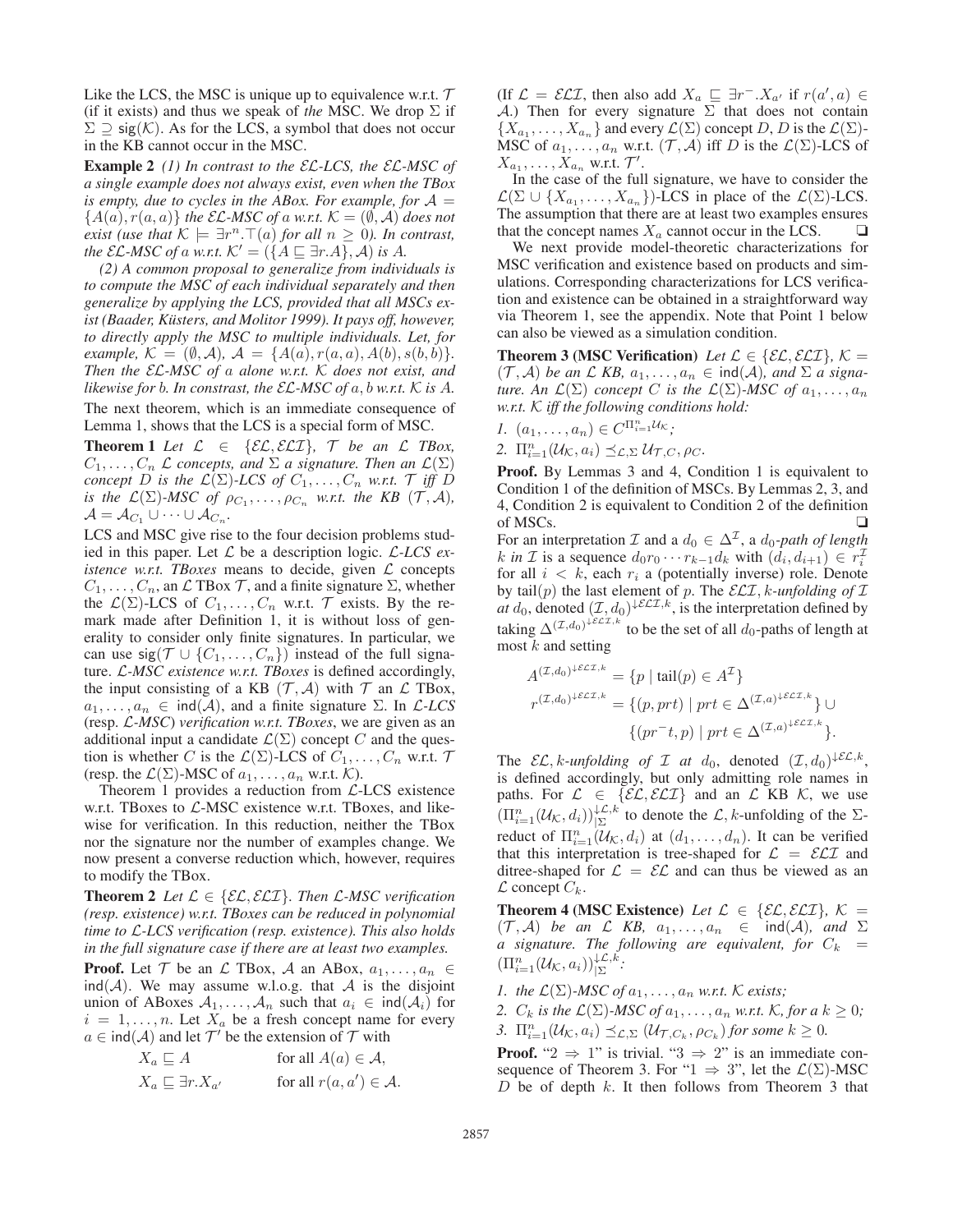$(a_1,\ldots,a_n) \in D^{\prod_{i=1}^n U_{\mathcal{K}}}$  which implies  $\rho_{C_k} \in D^{\mathcal{U}_{\mathcal{T},C_k}}$ . Now Point 3 follows from the definition of the MSC and Lemmas  $2, 3$ , and  $4$ . Note that Theorems 3 and 4 link MSC-verification and existence, as well as LCS-verification and existence (via Theorem 1) to product simulation problems. For  $\mathcal{L} \in \{ \mathcal{EL}, \mathcal{ELI} \},\$ the *L*-product simulation problem is to decide given  $(\mathcal{I}_1, d_1), \ldots, (\mathcal{I}_n, d_n), (\mathcal{J}, e)$ , whether  $\prod_{i=1}^n (\mathcal{I}_i, d_i) \leq \mathcal{L}$  $(\mathcal{J}, e)$ . These are fundamental problems that have received attention in several areas such as verification and database theory (Harel, Kupferman, and Vardi 2002; Barceló and Romero 2017; ten Cate and Dalmau 2015).

### 4 Without TBoxes

We start with studying least general generalizations in the case without TBoxes, beginning with verification in  $\mathcal{EL}$ .

Theorem 5 *In* EL*, LCS and MSC verification w.r.t. the empty TBox are* CONP*-complete. The lower bounds apply even when the signature is full.*

Proof. (sketch) The upper bound uses Theorem 3, the fact that instance checking in  $\mathcal{EL}$  is in PTIME, and the observation that the  $\mathcal{EL}\text{-product}$  simulation problem is in CONP if the interpretation  $\mathcal J$  is tree-shaped (here, it is even ditreeshaped). In fact, if  $(\mathcal{I}, d) \npreceq_{\mathcal{EL}, \Sigma} (\mathcal{J}, e)$  with  $\mathcal J$  tree-shaped, then there is a subinterpretation  $\mathcal{I}_0$  of  $\mathcal I$  of polynomial size such that  $(\mathcal{I}_0, d) \npreceq_{\mathcal{EL}, \Sigma} (\mathcal{J}, e)$ . The lower bound is proved by reducing the satisfiability problem for propositional logic to the complement of  $\mathcal{EL}-LCS$  verification. It also establishes CONP-hardness of the  $\mathcal{EL}$ -product simulation problem in the case that  $\mathcal J$  is tree-shaped.  $\Box$ Regarding existence, a first well-known observation is that the  $\mathcal{EL}\text{-LCS}$  always exists, even if the signature is not full. This follows from Theorem 4 and the fact that if  $\mathcal{K} = (\emptyset, \mathcal{A}_{C_1} \cup \cdots \cup \mathcal{A}_{C_n})$  then the (reachable part of the)  $\Sigma$ -reduct of  $\prod_{i=1}^{n} (U_K, \rho_{C_i})$  is ditree-shaped and coincides with  $\Pi_{i=1}^n (\mathcal{U}_{\mathcal{K}}, \rho_{C_i})_{\vert \Sigma}^{\vert \mathcal{EL}, k}$ , k the maximum depth of  $C_1, \ldots, C_n$ . In contrast, the  $\mathcal{EL}\text{-MSC}$  does not always exist even with the empty TBox, see Example 2.

Theorem 6 *In* EL*, MSC existence w.r.t. the empty TBox is* PSPACE*-complete. The lower bound applies even when the signature is full.*

Proof. (sketch) Using Theorem 4, one can show that the  $\mathcal{EL}(\Sigma)$ -MSC of  $a_1, \ldots, a_n$  w.r.t. a KB  $\mathcal{K} = (\emptyset, \mathcal{A})$  exists if and only if there is no infinite  $\Sigma$ -path in  $\mathcal{A}^n = \prod_{i=1}^n \mathcal{A}$  that starts at  $(a_1, \ldots, a_n)$ —we view ABoxes as finite interpretations here. We can thus decide existence of the  $\mathcal{EL}(\Sigma)$ -MSC in polynomial space in the standard way: guess an element a of  $A^n$  and, proceeding step by step, a path through  $A^n$ that starts at  $(a_1, \ldots, a_n)$  and follows only role names from  $\Sigma$ . Reject if the element a is seen twice. The lower bound is established by reducing the word problem of deterministic polynomially space-bounded Turing machines. □ We next turn to  $\mathcal{ELI}$ . In contrast to  $\mathcal{EL}$ , here the LCS does not always exist even when the TBox is empty.

**Example 3** Consider the following  $\mathcal{ELI}$  concepts  $D_1, D_2$ over concept names  $A_1, \ldots, A_4$  and a single role r:



The interpretation U is the part of  $A_{D_1} \times A_{D_2}$  that is reachable from its root  $\circ$ . One can show that the infinite path in  $U$ labeled with  $(A_1, r, A_3, r^-, A_2, r, A_4, r^-)^\omega$  is not  $\mathcal{ELI}$  simulated by  $(U^{\{\mathcal{E}\mathcal{L}\mathcal{I}, k}, \circ\},$  for any  $k \geq 0$ . Thus, the  $\mathcal{ELI\text{-}LCS}$ of  $D_1, D_2$  does not exist by Theorem 4.

The next theorem summarizes our results regarding  $\mathcal{ELI}$ .

Theorem 7 *In* ELI*, LCS and MSC existence and verification w.r.t. the empty TBox are* PSPACE*-hard and in* EXP-TIME*. The lower bounds apply when the signature is full.*

Proof. (sketch) The main ingredient to the PSPACE lower bounds is a rather intricate proof that the  $\mathcal{ELI}\text{-product sim-}$ ulation problem is PSPACE-hard already when restricted to tree-shaped interpretations. In fact, this is the case even when interpretations on the left-hand sides are trees of depth two and the interpretation on the right-hand side is fixed (and of depth eleven). It is interesting to contrast this with the fact that the  $\mathcal{EL}\text{-product}$  simulation problem is CONP-complete on tree-shaped interpretations, see the proof of Theorem 5. To obtain a PSPACE lower bound for LCS verification and existence, we then use reductions from  $\mathcal{ELI}$ -product simulation on tree shaped interpretations.

The upper bound for MSC verification (and thus also for LCS verification) is obtained by recalling that  $\mathcal{ELI}$  instance checking is EXPTIME-complete and adapting the EXPTIME upper bound from (Zarrieß and Turhan 2013) for the  $\mathcal{EL}$ product simulation problem to  $\mathcal{ELI}$ .

The EXPTIME upper bound for MSC existence (and thus also for LCS existence) can be proved similarly to the upper bound in Theorem 6. The main difference is that we now work with  $\mathcal{ELI}$  simulations rather than  $\mathcal{EL}$  simulations and thus need to be more careful about the paths we consider.  $\prod_{i=1}^{n}$  A that start at  $d_0 = (a_1, \ldots, a_n)$ , follow only  $\Sigma$ -roles, In fact, we use paths  $d_0, r_0, d_1, r_1, d_2, \ldots$  through  $\mathcal{A}^n$  = and satisfy the following for all  $i \geq 0$ : 1. if  $r_i = r_{i+1}^-$ , then  $(A^n, d_{i+2}) \nleq \varepsilon \varepsilon \tau \nleq (\mathcal{A}^n, d_i); 2$  there is no  $e \neq d_{i+1}$ such that  $r_i(d_i, e) \in \mathcal{A}^n$ ,  $(\mathcal{A}^n, d_{i+1}) \preceq_{\mathcal{ELI},\Sigma} (\mathcal{A}^n, e)$ , and  $(\mathcal{A}^n, e) \npreceq_{\mathcal{ELI}, \Sigma} (\mathcal{A}^n, d_{i+1}).$ All problems studied in this section are solvable in PTIME if the number of examples is bounded by a constant. This follows from an analysis of the presented upper bound proofs and has in some cases also been established before (Baader, Küsters, and Molitor 1999; Zarrieß and Turhan 2013).

## 5 With TBoxes

We now add TBoxes to the picture. It turns out that, in this case, we can transfer results from the concept separability problem, which has been considered in concept learning from positive and negative examples (Funk et al. 2019).

**Definition 3** Let  $\mathcal{L} \in \{ \mathcal{EL}, \mathcal{ELI} \}$ . An  $\mathcal{L}$  learning instance *is a triple*  $(K, P, N)$  *with*  $K = (T, A)$  *an*  $\mathcal{L}$  *KB and*  $P, N \subseteq$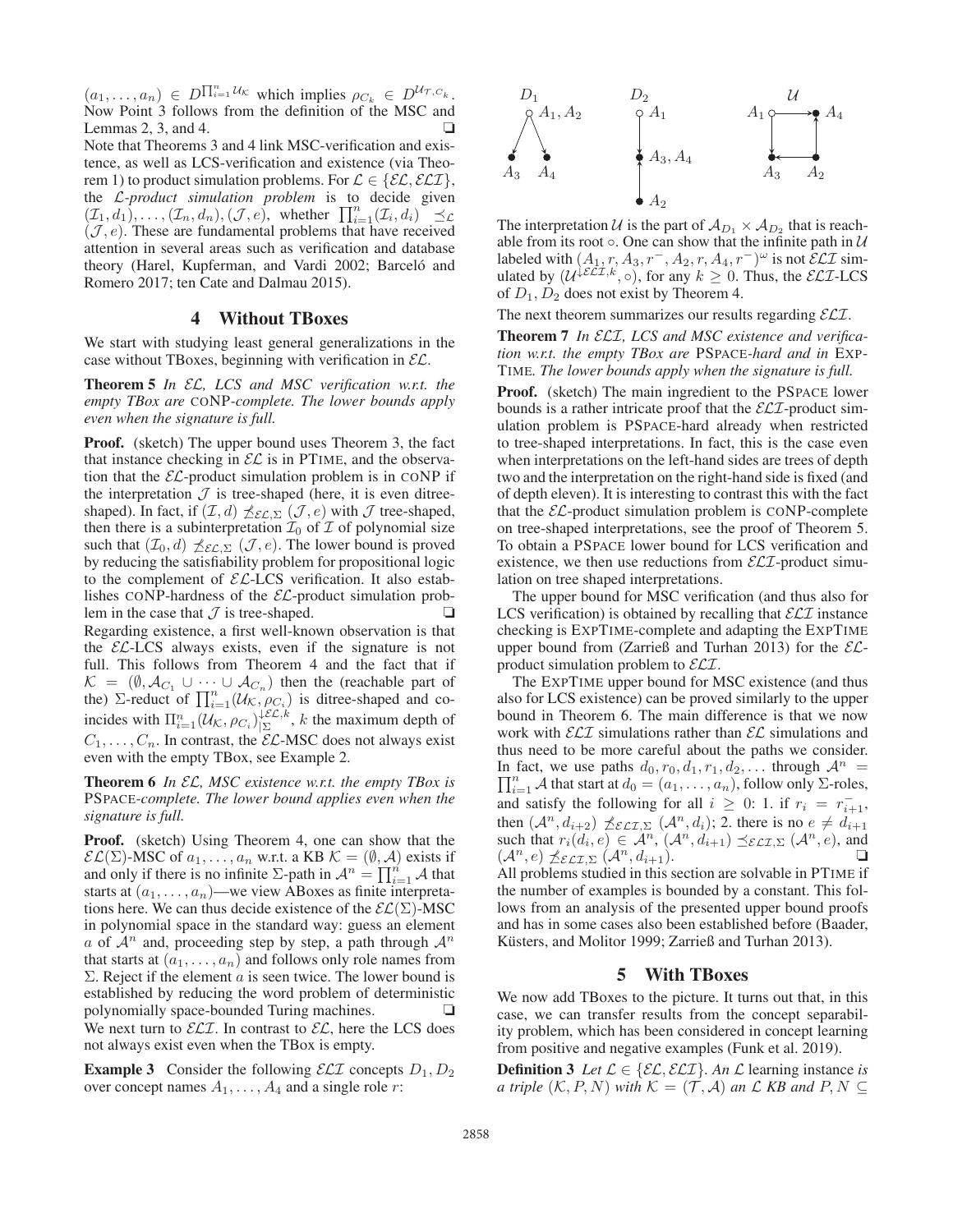ind(A) *sets of* positive *and* negative examples. Let  $\Sigma$  be a *signature. An*  $\mathcal{L}(\Sigma)$  solution *to*  $(\mathcal{K}, P, N)$  *is an*  $\mathcal{L}(\Sigma)$  *concept* C *such that*  $K \models C(a)$  *for all*  $a \in P$  *and*  $K \not\models C(a)$ *for all*  $a \in N$ .

This definition gives rise to the decision problem of  $\mathcal L$ *concept separability*: given an  $\mathcal L$  learning instance  $(\mathcal K, P, N)$ and a signature  $\Sigma$ , decide whether it admits an  $\mathcal{L}(\Sigma)$  solution. As the conjunction of  $\mathcal{L}(\Sigma)$  solutions to  $(\mathcal{K}, P, \{b\})$ ,  $b \in N$ , is an  $\mathcal{L}(\Sigma)$  solution to  $(\mathcal{K}, P, N)$ , it suffices to consider instances with  $N$  singleton. Note that in (Funk et al. 2019) only the full signature case is considered.

One can easily derive from (Funk et al. 2019) that  $(\mathcal{K}, P, \{b\})$  has an  $\mathcal{L}(\Sigma)$  solution iff  $\prod_{a \in P} (\mathcal{U}_{\mathcal{K}}, a) \not\preceq_{\mathcal{L}, \Sigma}$  $(\mathcal{U}_{\mathcal{K}}, b)$ . By encoding b as a concept D as in the proof of Theorem 2, we can thus view  $\mathcal{L}(\Sigma)$  concept separability as the problem to decide for an  $\mathcal L$  KB  $\mathcal K = (\mathcal T, \mathcal A)$ , exam- $\prod_{i=1}^n (\mathcal{U}_{\mathcal{K}}, a_i) \nleq_{\mathcal{L}, \Sigma} (\mathcal{U}_{\mathcal{T}, D}, \rho_D)$ , which is exactly the negaples  $a_1, \ldots, a_n \in \text{ind}(\mathcal{A})$ , and an  $\mathcal L$  concept D whether tion of Condition 2 of the characterization of MSC verification in Theorem 3. This provides the basis for the following.

**Theorem 8** *For*  $\mathcal{L} \in \{ \mathcal{EL}, \mathcal{ELI} \}$ *, the complement of*  $\mathcal{L}$  *concept separability can be reduced in polynomial time to* L*-MSC verification and existence. This also holds for the full signature.*

**Proof.** (sketch) We consider  $\mathcal{EL}$  and the full signature case. Given  $\mathcal{K}, a_1, \ldots, a_n$ , and D, we extend  $\mathcal{K}$  by adding assertions  $v(\rho_i, a_i)$ ,  $v(\rho_i, b_i)$ ,  $D(b_i)$ , where  $\rho_i$  and  $b_i$  are fresh individuals, v a fresh role name, and  $D(b_i)$  stands for  $A_D$  rooted at  $b_i$ . Then  $\prod_{i=1}^n (\mathcal{U}_K, a_i) \npreceq_{\mathcal{EL}} (\mathcal{U}_{\mathcal{T},D}, \rho_D)$  iff  $\exists v.D$  is the *EL*-MSC of  $\rho_1, \ldots, \rho_n$  w.r.t. the extended KB (under mild assumptions). For the reduction to MSC existence, we additionally generate infinite  $r$ -chains starting at  $a_i$  and  $b_i$  using CIs  $X \sqsubseteq \exists r.X$  and adding  $X(a_i)$  and  $X(b_i)$ to the ABox, where the concept names  $X$  are distinct for distinct  $a_i$  but coincide for all  $b_i$ . If we assume w.l.o.g. that  $n \geq 2$ , then  $\prod_{i=1}^{n} (\mathcal{U}_{K}, a_{i}) \npreceq_{\mathcal{EL}} (\mathcal{U}_{T,D}, \rho_{D})$  iff the  $\mathcal{EL}\text{-MSC}$ of  $\rho_1, \ldots, \rho_n$  w.r.t. the extended KB exists.  $\Box$ 

It is shown in (Funk et al. 2019) that  $\mathcal{ELI}$  concept separability is undecidable already in the full signature case and even with only two positive examples. We thus obtain the following from Theorems 8 and 2 and the fact that the number of examples remains unchanged under the reductions.

Theorem 9 *In* ELI*, MSC and LCS verification and existence are undecidable. This is already the case when the signature is full and there are at most two examples.*

It is also shown in (Funk et al. 2019) that  $\mathcal{EL}$  concept separability is EXPTIME-hard. In this case, the number of positive examples is not bounded by a constant.

Theorem 10 *In* EL*, MSC and LCS verification and existence are* EXPTIME*-complete. The lower bounds already apply when the signature is full.*

Proof. (sketch) The lower bounds come from Theorems 8 and 2. EXPTIME upper bounds for LCS existence and verification with the full signature are in (Zarrieß and Turhan 2013), the former explicitly and the latter implicitly. They extend to other signatures in a straightforward way. To lift these bounds to the MSC, we use Theorem 2.  $\Box$ 

When the number of examples is bounded, then all problems in Theorem 10 can be solved in PTIME (which was known for LCS existence (Zarrieß and Turhan 2013)).

We close this section with observing that  $\mathcal{L}\text{-MSC}$  verification can be reduced to the complement of concept separability, and thus, by Theorem 8, to  $\mathcal{L}\text{-MSC}$  existence.

**Theorem 11** *For*  $\mathcal{L} \in \{ \mathcal{EL}, \mathcal{ELI} \}$ *,*  $\mathcal{L}\text{-}MSC$  *verification can be reduced in polynomial time to the complement of* L *concept separability. This also holds for the full signature.*

Proof. (sketch) Recall that Condition 2 of Theorem 3 is the complement of concept separability. By Lemmas 3 and 2, Condition 1 is equivalent to requiring  $\mathcal{U}_{\mathcal{T},C}, \rho_C \preceq_{\mathcal{L}}$  $U_K$ ,  $a_i$ , for all *i*. These simulation checks can be incorporated into Condition 2 by extending the ABox rated into Condition 2 by extending the ABox.

# 6 Symmetry Free  $\mathcal{ELI}$

An inspection of the proof of the undecidability results in Theorem 9 reveals that it crucially depends on the MSC and LCS to contain subconcepts of the form  $\exists r.(C \sqcap \exists r^-.D)$ . Indeed, concept separability is decidable when the TBox is formulated in  $\mathcal{ELI}$  while separating concepts are restricted to  $\mathcal{EL}$  (Funk et al. 2019). We consider a more general case by restricting the MSC and LCS to *symmetry free* ELI concepts ( $\mathcal{ELI}^{sf}$  *concepts* for short), that is,  $\mathcal{ELI}$  concepts that do not contain such subconcepts. With  $\mathcal{ELI}^{sf}\text{-}LCS$  and MSC *verification and existence w.r.t.* ELI *TBoxes*, we mean that the TBox is formulated in unrestricted  $\mathcal{ELI}$  while least general generalizations are formulated in  $\mathcal{ELI}^{sf}$ . For the LCS, also the examples are formulated in unrestricted  $\mathcal{ELI}$ .

We start with providing a characterization of  $\mathcal{ELI}^{\mathsf{sf}}(\Sigma)$ -MSC existence. To achieve this, we modify the notion of  $\mathcal{ELI}, k$ -unfolding of an interpretation  $\mathcal I$  at a  $d_0 \in \Delta^{\mathcal I}$  given in Section 3 by restricting the domain of the resulting interpretation to *symmetry free*  $d_0$ -paths of length k, that is, to  $d_0$ -paths  $d_0r_0 \cdots r_{m-1}d_m$ ,  $m \leq k$ , that satisfy  $r_i \neq r_{i+1}^$ for all  $i < m$ . We speak of the  $\mathcal{ELI}^{\text{sf}}$ , k-unfolding of  $\mathcal I$  at  $d_0$ , denoted  $(\mathcal{I}, d_0) \downarrow \varepsilon \varepsilon \varepsilon^{f, k}$ . We further use  $(\mathcal{I}, d_0) \downarrow \varepsilon \varepsilon^{f, f}$  to denote the unbounded  $\mathcal{ELI}^{sf}$ -unfolding of  $\mathcal I$  at  $d_0$ , that is, the union of all  $(\mathcal{I}, d_0) \xleftarrow{\ell \mathcal{LI}^{sf}, k} k \geq 0$ . Now let  $\Sigma$  be a signature. For an  $\mathcal{ELI}$  KB K, we use  $(\Pi_{i=1}^n(\mathcal{U}_{\mathcal{K}},d_i))_{|\Sigma}^{\mathcal{LELI}^{\text{sf}},k}$  to denote the  $\mathcal{ELI}^{sf}$ , k-unfolding of the  $\Sigma$ -reduct of  $\Pi_{i=1}^n(\mathcal{U}_\mathcal{K}, d_i)$  at  $(d_1, \ldots, d_n)$ . As this interpretation is tree-shaped, it can be viewed as an  $\mathcal{ELI}$  concept which is even an  $\mathcal{ELI}^{sf}$  concept.

Theorem 12 ( $\mathcal{ELI}^{sf}\text{-MSC}$  Existence w.r.t.  $\mathcal{ELI}$  TBoxes) *Let*  $K = (\mathcal{T}, \mathcal{A})$  *be an ELI KB,*  $a_1, \ldots, a_n \in \text{ind}(\mathcal{A})$ *, and*  $\Sigma$  *a signature. The following are equivalent, for*  $C_k =$  $(\Pi_{i=1}^n(\mathcal{U}_{\mathcal{K}},a_i))_{|\Sigma}^{\downarrow \mathcal{ELI}^{\mathsf{sf}},k}$ .

- *1. the*  $\mathcal{ELI}^{sf}(\Sigma)$ *-MSC of*  $a_1, \ldots, a_n$  *w.r.t.*  $K$  *exists;*
- *2.*  $C_k$  *is the*  $\mathcal{ELI}^{\mathsf{sf}}(\Sigma)$ *-MSC of*  $a_1, \ldots, a_n$  *w.r.t.* K*, for* a  $k \geq 0$ ;
- 3.  $\Pi_{i=1}^n (\mathcal{U}_{\mathcal{K}}, a_i)^{\downarrow \mathcal{ELI}^{st}} \preceq_{\mathcal{ELI}, \Sigma} (\mathcal{U}_{\mathcal{T}, C_k}, \rho_{C_k})$  *for a*  $k \geq 0$ *.*

Since Theorem 1 extends to the case considered in this section, Theorem 12 also yields a characterization for  $\mathcal{ELI}^{st}$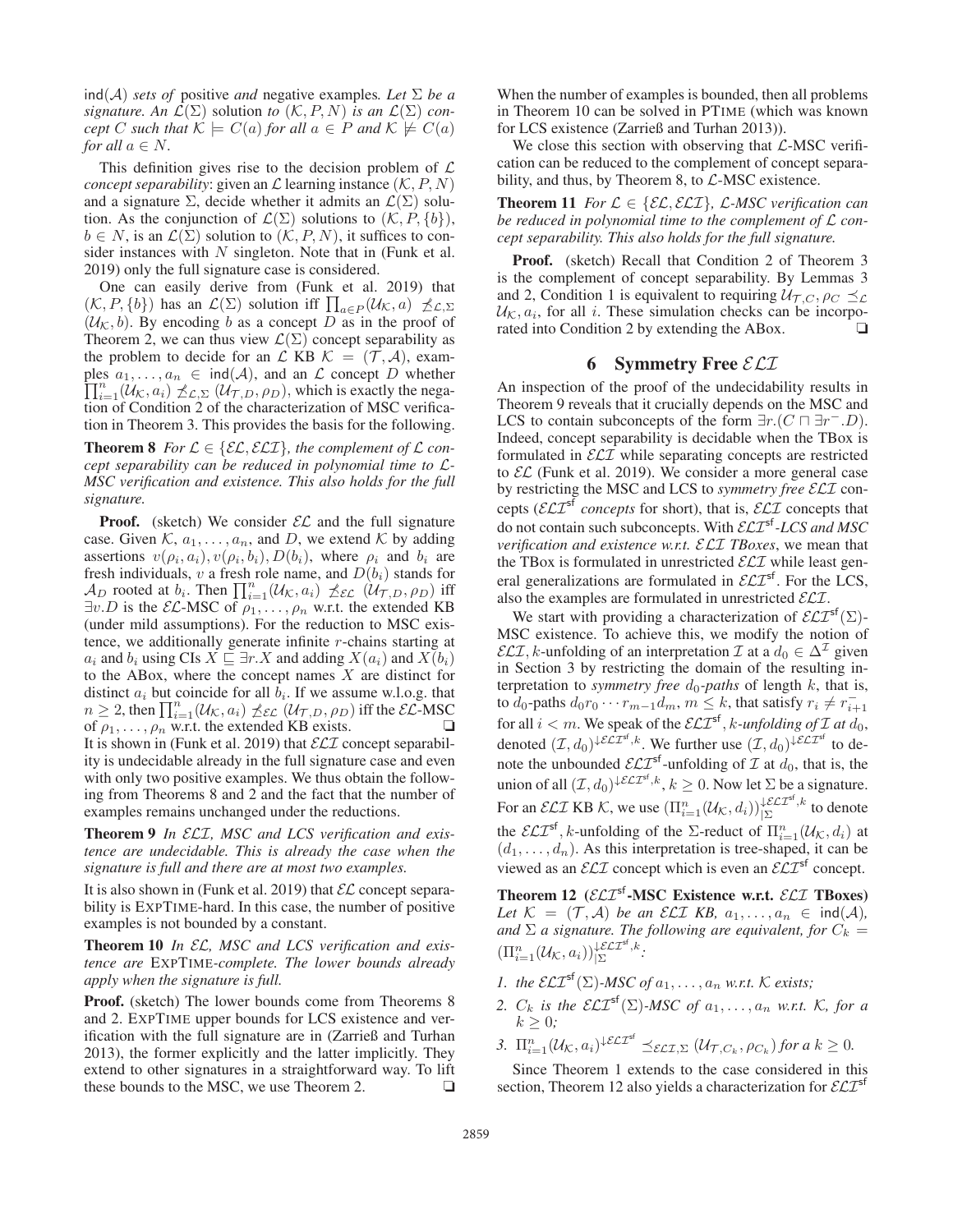LCS existence w.r.t.  $\mathcal{ELI}$  TBoxes. Theorems 8 and 11 can also be adapted using a version of concept separability where the separating concepts are formulated in  $\mathcal{ELI}^{sf}$ . Thus verification reduces to existence in polynomial time and we refrain from giving an explicit characterization.

Theorem 12 provides the basis for proving that symmetry freeness regains decidability.

Theorem 13  $\mathcal{ELI}^{sf}$ -MSC and LCS existence and verifica*tion with respect to* ELI *TBoxes are* EXPTIME*-complete. The lower bounds hold in the full signature case and with only one example.*

The lower bounds are easy to prove by reduction from the subsumption of concept names w.r.t. *ELI* TBoxes (Baader, Brandt, and Lutz 2008). For the upper bounds, we use an approach based on automata on infinite trees. Let  $\mathcal{K} = (\mathcal{T}, \mathcal{A})$ be an *ELI* KB,  $a_1, \ldots, a_n \in \text{ind}(\mathcal{A})$ , and  $\Sigma$  a signature. Theorem 12 suggests to test emptiness of two tree automata  $\mathfrak A$  and  $\mathfrak B$  where  $\mathfrak A$  accepts precisely the treeshaped interpretations that admit an  $\mathcal{ELI}(\Sigma)$  simulation from  $\mathcal{U} := (\Pi_{i=1}^n (\mathcal{U}_{\mathcal{K}}, a_i))^{\downarrow \mathcal{ELI}^{\text{sf}}}$  and  $\mathfrak{B}$  accepts precisely the tree-shaped interpretations  $\mathcal{U}_{\mathcal{T},C_k}, \rho_{C_k}, k \geq 0$ . In particular, the automaton  $\mathfrak A$  visits all elements of  $\mathcal U$  using its states, assigning to each of them a simulating element in the input interpretation. Elements in  $U$  are represented by their type  $t$  and the role that led to it—note that these uniquely determine the successors, and that this is not the case without symmetry freeness. We thus have (at least) exponentially many states. To obtain an EXPTIME upper bound, we therefore use non-deterministic tree automata (NTA) rather than alternating ones. To avoid having a state for every set of types, we must further make sure that every element in  $U$  is simulated by a different element in the input tree. To have enough room when moving down in the input tree, we slightly refine our characterization.

A simulation S from  $\mathcal{I}_1$  to  $\mathcal{I}_2$  is *injective* if for all  $e \in$  $\Delta^{\mathcal{I}_2}$ , there is at most one  $d \in \Delta^{\mathcal{I}_1}$  with  $(d, e) \in S$ . We write  $(\mathcal{I}_1, d_1) \preceq_{\mathcal{ELI}, \Sigma}^{\text{in}} (\mathcal{I}_2, d_2)$  if there is an injective  $\mathcal{ELI}(\Sigma)$ simulation from  $\mathcal{I}_1$  to  $\mathcal{I}_2$  that contains  $(d_1, d_2)$ . Let  $\mathcal{I}^{\times \ell}$  denote the interpretation that is obtained from a tree-shaped interpretation  $I$  by duplicating every successor in the tree so that it occurs  $\ell$  times.

**Lemma 5** Let N be the outdegree of  $\prod_{i=1}^{n} U_K$ . Then the  $\mathcal{ELI}^{sf}(\Sigma)$ -MSC of  $a_1, \ldots, a_n$  w.r.t. K exists iff, for some sub- $\overline{c}$ *concept*  $D$  *of*  $(\Pi_{i=1}^n(\mathcal{U}_{\mathcal{K}},a_i))_{\Sigma}^{\downarrow \mathcal{ELI}^{\text{sf}}},$  we have:

$$
(\Pi_{i=1}^n(\mathcal{U}_{\mathcal{K}},a_i))^{\downarrow\mathcal{ELI}^{\text{sf}}}\preceq_{\mathcal{ELI},\Sigma}^{\text{in}}(\mathcal{U}_{\mathcal{T},D}^{\times N},\rho_D).
$$

Now, A accepts the tree-shaped interpretations that admit *injective*  $\mathcal{ELI}(\Sigma)$  simulations from  $(\Pi_{i=1}^n(\mathcal{U}_{\mathcal{K}},a_i))^{\downarrow\mathcal{ELI}^{st}}$ using exponentially many states. Further,  $\mathfrak B$  accepts interpretations of the form  $\mathcal{U}_{\mathcal{T},D}^{\times N}$  for some D as in the lemma. We first construct an automaton that works over pairs of tree-shaped interpretations and verifies that the first component represents a suitable D and the second component represents  $U_{\mathcal{T},D}$ . We then project to the latter and modify the automaton so as to accept all  $\mathcal{I}^{\times N}$  with  $\mathcal I$  accepted before.

## 7 Single Example MSC

We consider the MSC of a single example, which is the case traditionally studied in the literature. A PTIME upper bound for  $\mathcal{EL}$  was given in (Zarrieß and Turhan 2013). We show that adding a signature does not affect this result, and that it also holds for verification.

Theorem 14 *In* EL*, single example MSC existence and verification are in* PTIME*.*

Proof. (sketch) This is a consequence of the proof of Theorem 13. Applying the constructions from that proof to an  $\mathcal{EL}$ TBox instead of an  $\mathcal{ELI}$  TBox has two effects: first, all involved automata can be constructed in polynomial time and are of polynomial size; and second Theorem 12 implies that if the  $\mathcal{ELI}^{sf}$ -MSC exists, it is actually an  $\mathcal{EL}$  concept.  $\Box$ We next show that the  $\mathcal{ELI}$  case is dramatically different. In particular, the complexity is much higher and admitting nonfull signatures causes an exponential jump in complexity.

Theorem 15 *In* ELI*, single example MSC existence and verification are* 2EXPTIME*-complete in general and* EXPTIME*-complete when the signature is full.*

Proof. (sketch) In the full signature case, the lower bound is by reduction from the subsumption of concept names w.r.t. *ELI* TBoxes. For unrestricted signatures, we reduce the complement of single example  $\mathcal{ELI}$  concept separability, shown 2EXPTIME-hard in (Gutiérrez-Basulto, Jung, and Sabellek 2018), similar to the proof of Theorem 8.

The upper bounds are shown using an automata based approach that is in spirit similar to the approach taken in Section 6. The main difference is that the automaton  $\mathfrak A$  has to be two-way since it checks for  $\mathcal{ELI}$  simulations from  $\mathcal{U}_{\mathcal{K}}$ , a. In case of restricted signature, it has to store types in its states, while for the full signature ABox individuals suffice.  $\Box$ 

# 8 Discussion

We have analyzed the complexity of LCS and MSC verification and existence in the DLs  $\mathcal{EL}$  and  $\mathcal{ELI}$ , obtaining various complexity results and establishing a close link to concept separability. Topics for future research include tight bounds on the size of the LCS and MSC and studying cases in which the TBoxes is formulated in an expressive DL such as  $ALC$ while the LCS and MSC are formulated in  $\mathcal{EL}$  or  $\mathcal{ELI}$  (to avoid overfitting). It would also be interesting to study DLs that admit role constraints such as transitive roles and expressive forms of role inclusion. Finally, it would be of interest to study the data complexity, under which the TBox is not regarded as part of the input.

Acknowledgments. Carsten Lutz was supported by the DFG CRC EASE. Frank Wolter was partially supported by EPSRC grant EP/S032207/1.

#### References

Baader, F., and Küsters, R. 1998. Computing the least common subsumer and the most specific concept in the presence of cyclic aln-concept descriptions. In *Proc. of KI*, 129–140. Springer.